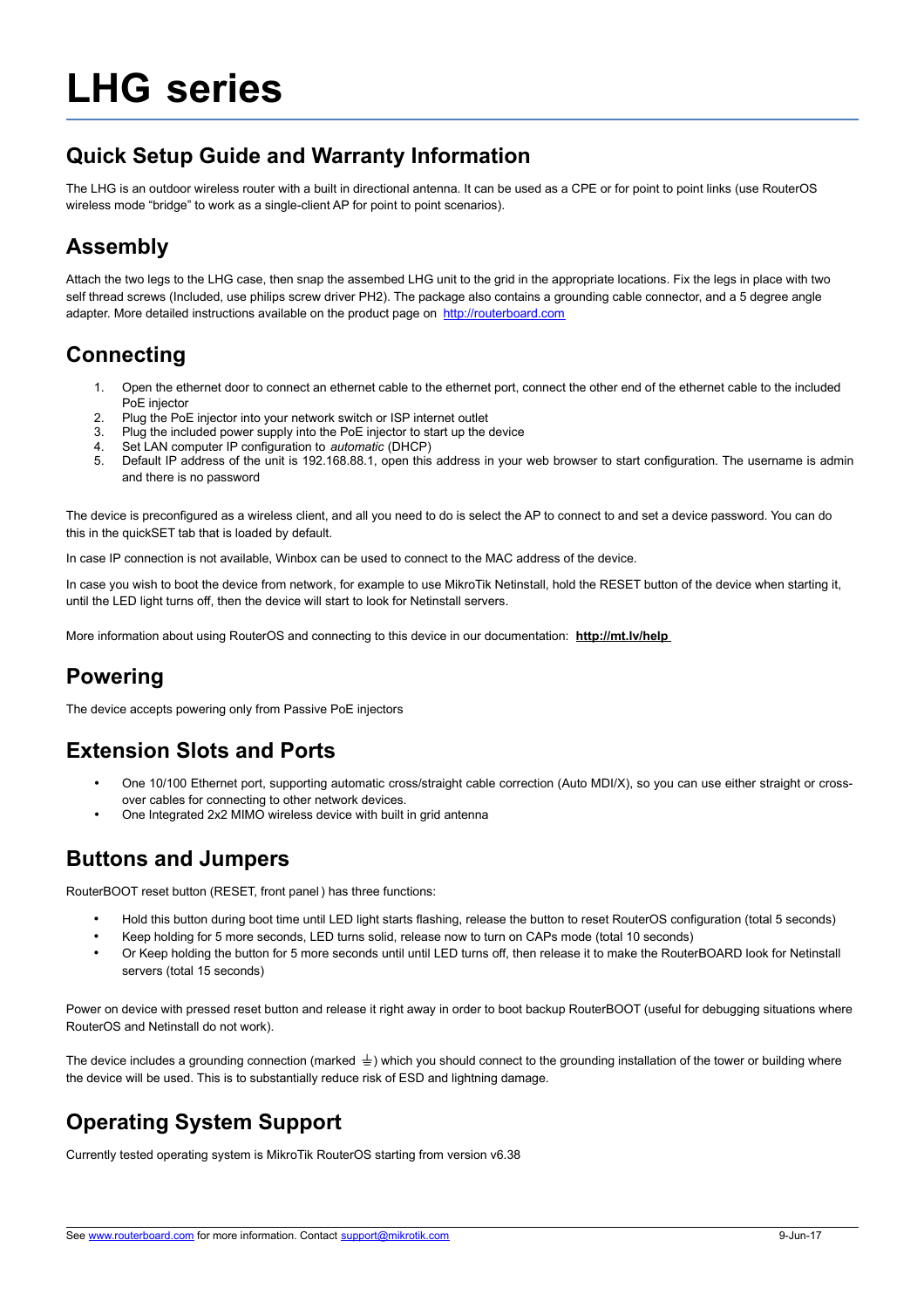## **Federal Communication Commission Interference Statement**

This equipment has been tested and found to comply with the limits for a Class B digital device, pursuant to Part 15 of the FCC Rules. These limits are designed to provide reasonable protection against harmful interference in a residential installation.



This equipment generates, uses and can radiate radio frequency energy and, if not installed and used in accordance with the instructions, may cause harmful interference to radio communications. However, there is no guarantee that interference will not occur in a particular installation. If this equipment does cause harmful interference to radio or television reception, which can be determined by turning the equipment off and on, the user is encouraged to try to correct the interference by one of the following measures:

- Reorient or relocate the receiving antenna.
- Increase the separation between the equipment and receiver.
- Connect the equipment into an outlet on a circuit different from that to which the receiver is connected.
- Consult the dealer or an experienced radio/TV technician for help.

**FCC Caution:** Any changes or modifications not expressly approved by the party responsible for compliance could void the user's authority to operate this equipment.

This device complies with Part 15 of the FCC Rules. Operation is subject to the following two conditions: (1) This device may not cause harmful interference, and (2) this device must accept any interference received, including interference that may cause undesired operation.

This device and its antenna must not be co-located or operation in conjunction with any other antenna or transmitter.

IMPORTANT: Exposure to Radio Frequency Radiation.

13 cm minimum distance has to be maintained between the antenna and the occupational user and 28 cm to general public. Under such configuration, the FCC radiation exposure limits set forth for an population/uncontrolled environment can be satisfied.

**Antenna Installation. WARNING:** It is installer's responsibility to ensure that when using the authorized antennas in the United States (or where FCC rules apply); only those antennas certified with the product are used. The use of any antenna other than those certified with the product is expressly forbidden in accordance to FCC rules CFR47 part 15.204. The installer should configure the output power level of antennas, according to country regulations and per antenna type. Professional installation is required of equipment with connectors to ensure compliance with health and safety issues.

**FCC ID numbers**: TV7LHG5ACD, TV7LHG5ND, TV7LHG5NDM, TV7LHG5HPND

# **Industry Canada (IC: 7442A-LHG2ND)**

This device complies with Industry Canada licence-exempt RSS standard(s). Operation is subject to the following two conditions: (1) this device may not cause interference, and (2) this device must accept any interference, including interference that may cause undesired operation of the device.

Le présent appareil est conforme aux CNR d'Industrie Canada applicables aux appareils radio exempts de licence. L'exploitation est autorisée aux deux conditions suivantes : (1) l'appareil ne doit pas produire de brouillage, et (2) l'utilisateur de l'appareil doit accepter tout brouillage radioélectrique subi, même si le brouillage est susceptible d'en compromettre le fonctionnement.

**IC numbers**: 7442A-LHG5ACD, 7442A-LHG5ND, 7442A-LHG5NDM, 7442A-LHG5HPND